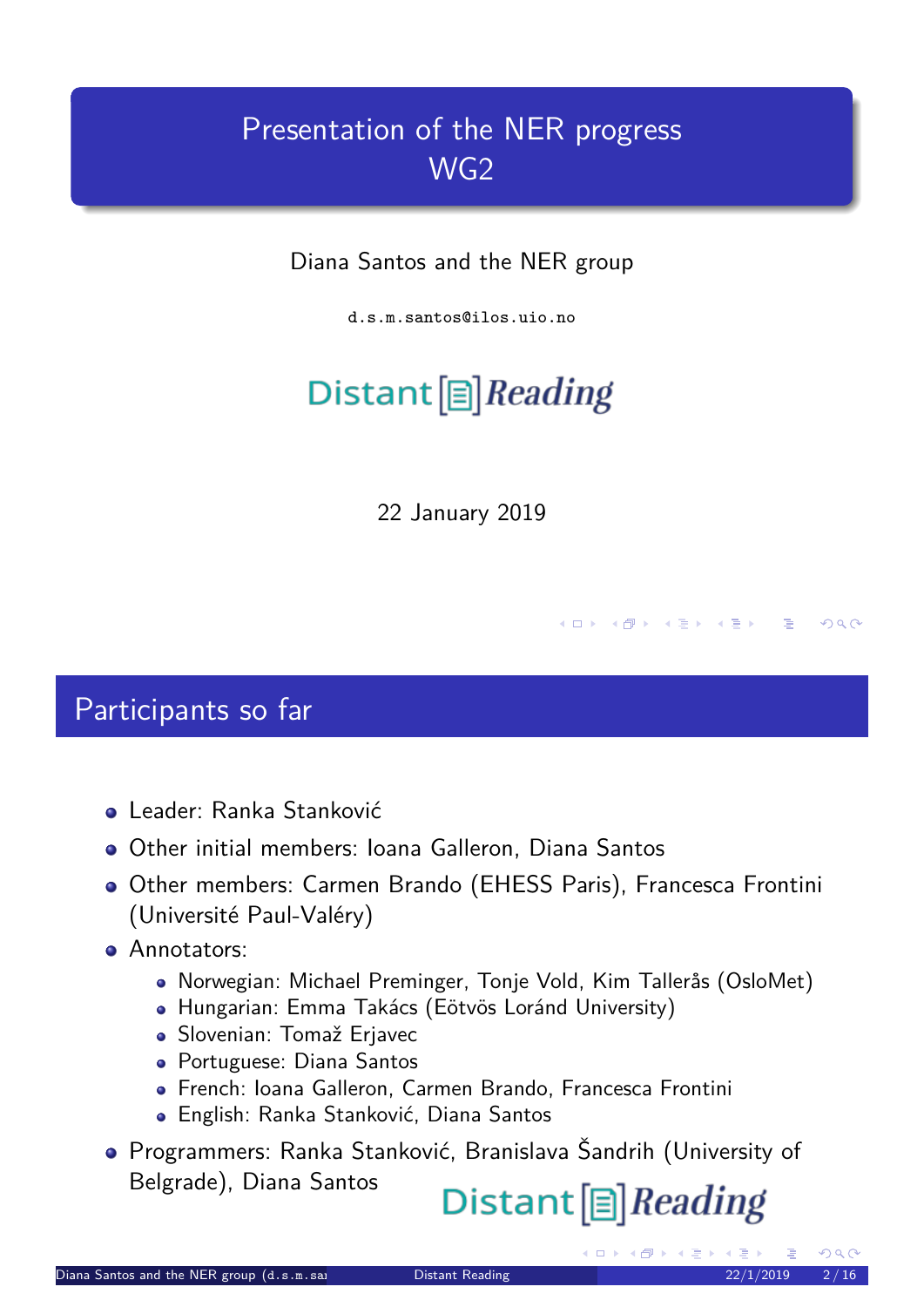- setting up of initial guidelines
- installation of BRAT at the University of Belgrade for manual annotation http://147.91.183.8:12345/
- annotation of the samples selected by Lou for EN-FR-PT-HU-NO-SL
- discussion and refining of annotation guidelines
- creation of a set of difficult sentences to clarify the problem and to measure "theoretical disagrement"
- creation of several services to transform between formats and produce ConLL format (http://147.91.183.8:12346/) and invoke several "multilingual" NER systems (SpaCy, StanfordNER) at Univ. Belgrade
- **•** scripts to provide visualization of the results

# Distant  $[\equiv]$  Reading

Diana Santos and the NER group  $(d.s.m.sa$  Distant Reading 22/1/2019  $3/16$ 

#### Work to be continued

- <span id="page-1-0"></span> $\bullet$  Installing and/or running other NER systems
- Converting their output to ConLL
- **•** Perform comparison to the manual annotations
- **Getting feedback from WG3**
- [W](h)riting up what was learned, what were the main challenges, what should be the next steps

# Distant<sup>[</sup>]*Reading*

**←□▶ ← 何 ▶** 

 $QQ$ 

K 평 ▶ K 평 ▶ ○ 평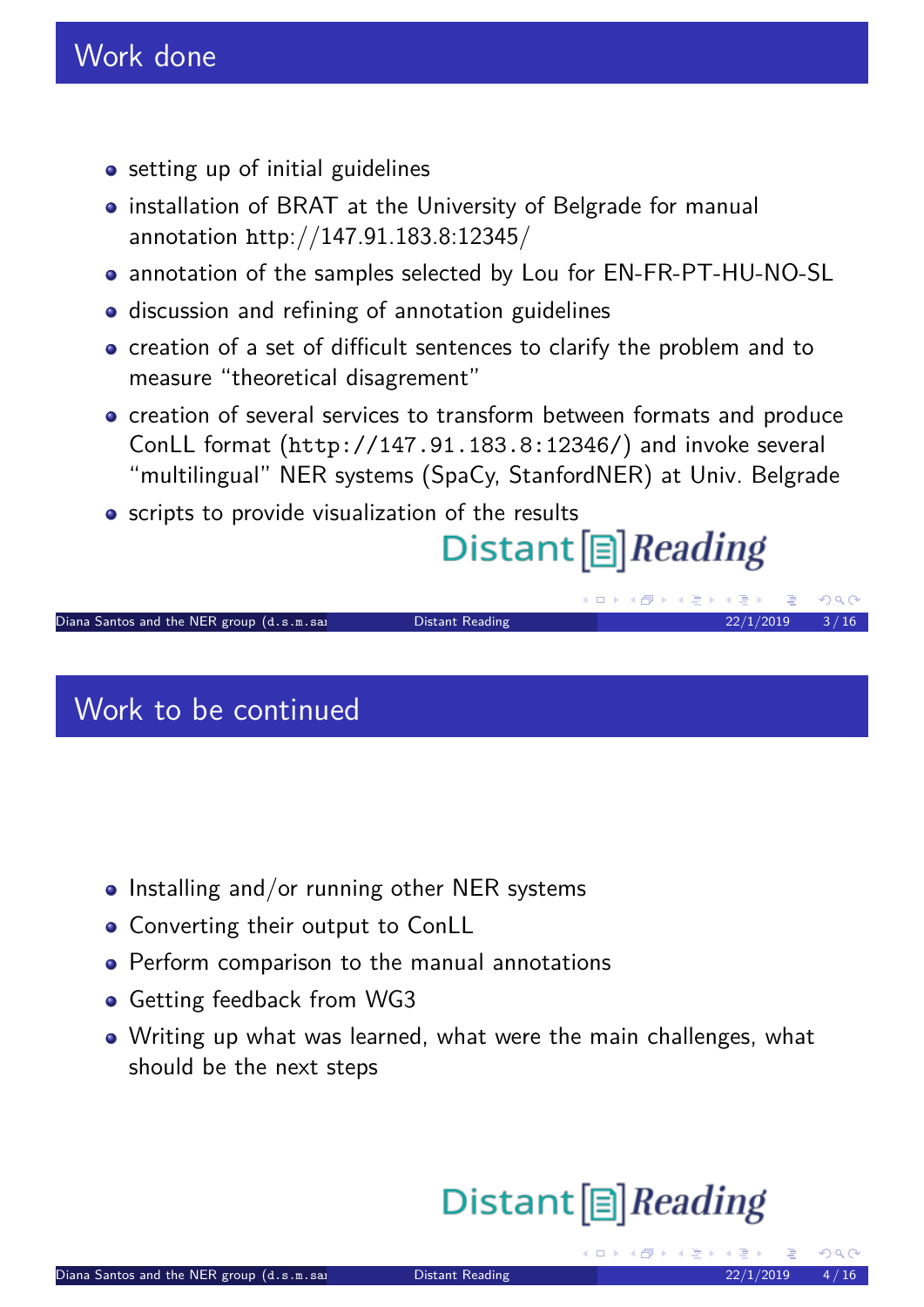|              | eng   | fra      | por   | hun   | nor            | slv      |
|--------------|-------|----------|-------|-------|----------------|----------|
| Words        | 53093 | 52031    | 53958 | 58825 | 52900          | 54907    |
| ΝE           | 1562  | 1191     | 1313  | 1259  | 373            | 112      |
| <b>DEMO</b>  | 54    | 26       | 6     | 0     | 0              | $\Omega$ |
| <b>EVENT</b> | 8     | 3        | 8     | 6     | 0              | 0        |
| <b>FAC</b>   | 71    | 72       | 91    | 52    | 0              | $\Omega$ |
| <b>MISC</b>  | 0     | $\Omega$ | 0     | 117   | 1              | $\Omega$ |
| <b>ORG</b>   | 38    | 17       | 16    | 15    | 9              | 0        |
| <b>PERS</b>  | 1160  | 860      | 883   | 708   | 283            | 88       |
| <b>PLACE</b> | 123   | 179      | 218   | 68    | 23             | 9        |
| <b>ROLE</b>  | 85    | 11       | 36    | 286   | 46             | 10       |
| <b>WORK</b>  | 23    | 17       | 51    | 5     | $\overline{2}$ | 0        |
|              |       |          |       |       |                |          |

### Distant [B] Reading

|                                           |                 | - ◀ ロ ▶ ◀ @P ▶ ◀ <i>로</i> ▶ ◀ <i>로</i> ▶ │ <i>로</i> │ <i>¥</i> ) Q ( |  |
|-------------------------------------------|-----------------|----------------------------------------------------------------------|--|
| Diana Santos and the NER group (d.s.m.sai | Distant Reading | $22/1/2019$ 5/16                                                     |  |

### Some totals, graphically

<span id="page-2-0"></span>

#### Persons per language

#### Places and facilities per language

 $\circ$ 



(ロ) (包)

 $\Omega$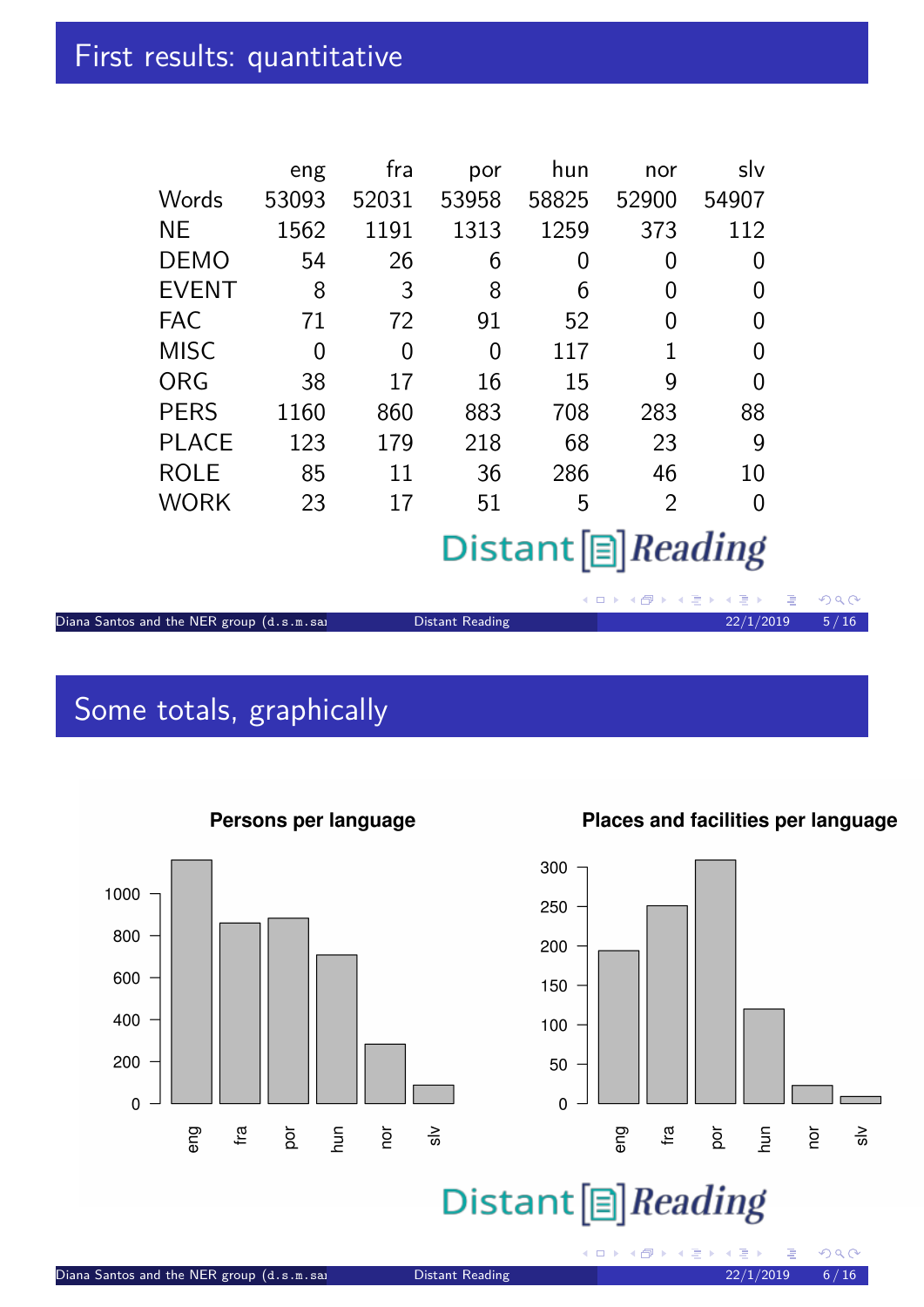### Distribution of NEs



#### Named entities per language

#### Distribution of People, Places and Facilities

<span id="page-3-0"></span>







### Distant<sup>[</sup>]*Reading*

÷

 $\Omega$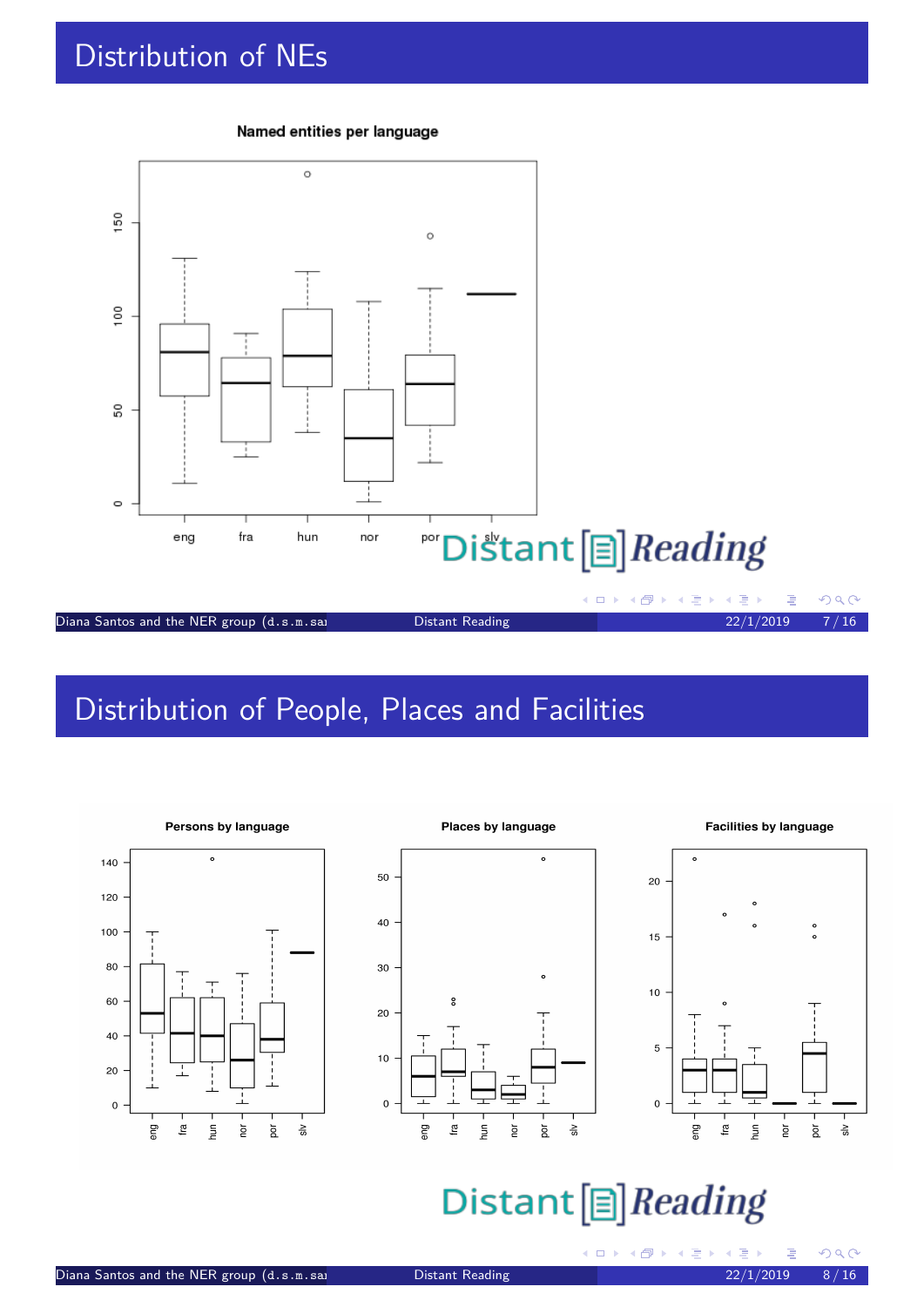Different morphological and pragmatic conventions make a crosslingual definition of named entity difficult.

- What is the difference between a title and a profession? Should people who are mentioned by their titles be tagged as NE?
- Do cyclic events classify as named entities (Christmas)?
- Are demonyms named entities? (Scottish, Nordmennane, Midi gascon, Saxon...)
- Should abstractions based on fictional or religious origin count as named entities? (*Trojan horse, Éva lánya* (the daughter of Eve), cour du roi Pétaud (a court where nobody has authority), como o senhor de la Palisse (obvious statements))

# Distant  $[\equiv]$  Reading

K ロ ▶ K @ ▶ K 할 ▶ K 할 ▶ .. 할  $QQ$ Diana Santos and the NER group  $(d.s.m.sa$  Distant Reading 22/1/2019  $9/16$ 

#### Second results: qualitative (contd.)

- <span id="page-4-0"></span>• Is it important to distinguish fictional from real people in e.g. historical novels?
- Is it correct to distinguish between French wines and German waters? (the first being a WORK, the second something from a PLACE)?
- Was it right to annotate gods and animals under PERS?

# Distant<sup>[</sup>]*Reading*

(□ ) ( ) ( ) ( ) = )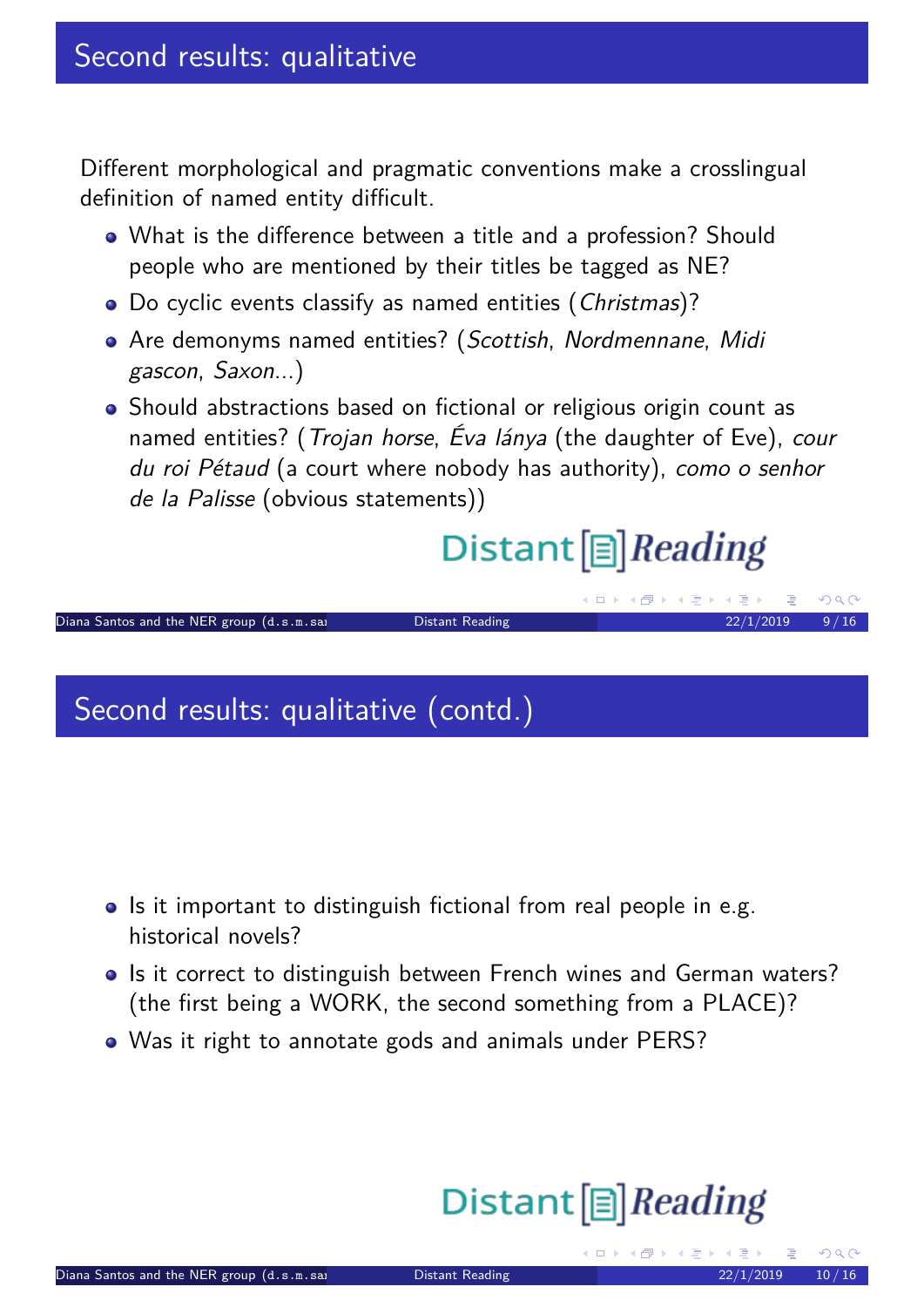A big concern. Most NER systems we tried do their own tokenization. Two possible ways out:

- use character offsets in the file
- merge all tokens in NEs and compare afterwords

# Distant<sup>[</sup>]*Reading*

**←ロ ▶ ← 日 ▶** 

Diana Santos and the NER group  $(d.s.m.sa)$  Distant Reading 22/1/2019 11/16

### What is BRAT and why it was chosen

#### ← NER Guidelines | Format2Format | Path: /eltec/eng/ENG18450\_Disraeli\_sa

<span id="page-5-0"></span>

|                | xml version="1.0" encoding="UTF-8"?                                                                                                                                                                                                                                                                                                                                                                                   |
|----------------|-----------------------------------------------------------------------------------------------------------------------------------------------------------------------------------------------------------------------------------------------------------------------------------------------------------------------------------------------------------------------------------------------------------------------|
|                | <samples n="ENG18450"></samples>                                                                                                                                                                                                                                                                                                                                                                                      |
| 3              | <b>PLACE</b><br><sample><p n="ENG18450657">"I shall be delighted; I hope he will come to Marney in October. I keep<br/>the blue ribbon cover for him."</p></sample>                                                                                                                                                                                                                                                   |
|                | <b>PERS [Male]</b><br><b>PERS [Female]</b><br><p n="ENG18450658">"What you suggest is very just," said Egremont to Lady Maud. "If we only in our</p>                                                                                                                                                                                                                                                                  |
|                | <b>FAC [Religious][Suprastructure]</b>                                                                                                                                                                                                                                                                                                                                                                                |
|                | own spheres made the exertion, the general effect would be great.<br>Marney Abbey.<br>for                                                                                                                                                                                                                                                                                                                             |
|                | instance, I believe one of the finest of our monastic remains,—that indeed is not disputed—diminished<br>yearly to repair barns; the cattle browsing in the nave; all this might be prevented, If my brother would not<br>consent to preserve or to restore, still any member of the family, even I, without expense, only with a little<br>zeal as you say, might prevent mischief, might stop at least demolition." |
| 5 <sup>1</sup> | <b>WORK</b><br><p n="ENG18450659">"If this movement in the church had only revived a taste for <i>Christian architecture</i>,"</p>                                                                                                                                                                                                                                                                                    |
|                | <b>PERS [Female]</b><br>said Lady Maud, "it would not have been barren, and it has done <b>English Acading</b> surprised that                                                                                                                                                                                                                                                                                         |
|                | old families can be so dead to our national art; so full of our ancestors, their exploits, their mind. Indeed                                                                                                                                                                                                                                                                                                         |
|                | 医电影医电影<br>三 つくひ                                                                                                                                                                                                                                                                                                                                                                                                       |

K 로베 K 로베 - 로비 KO Q Q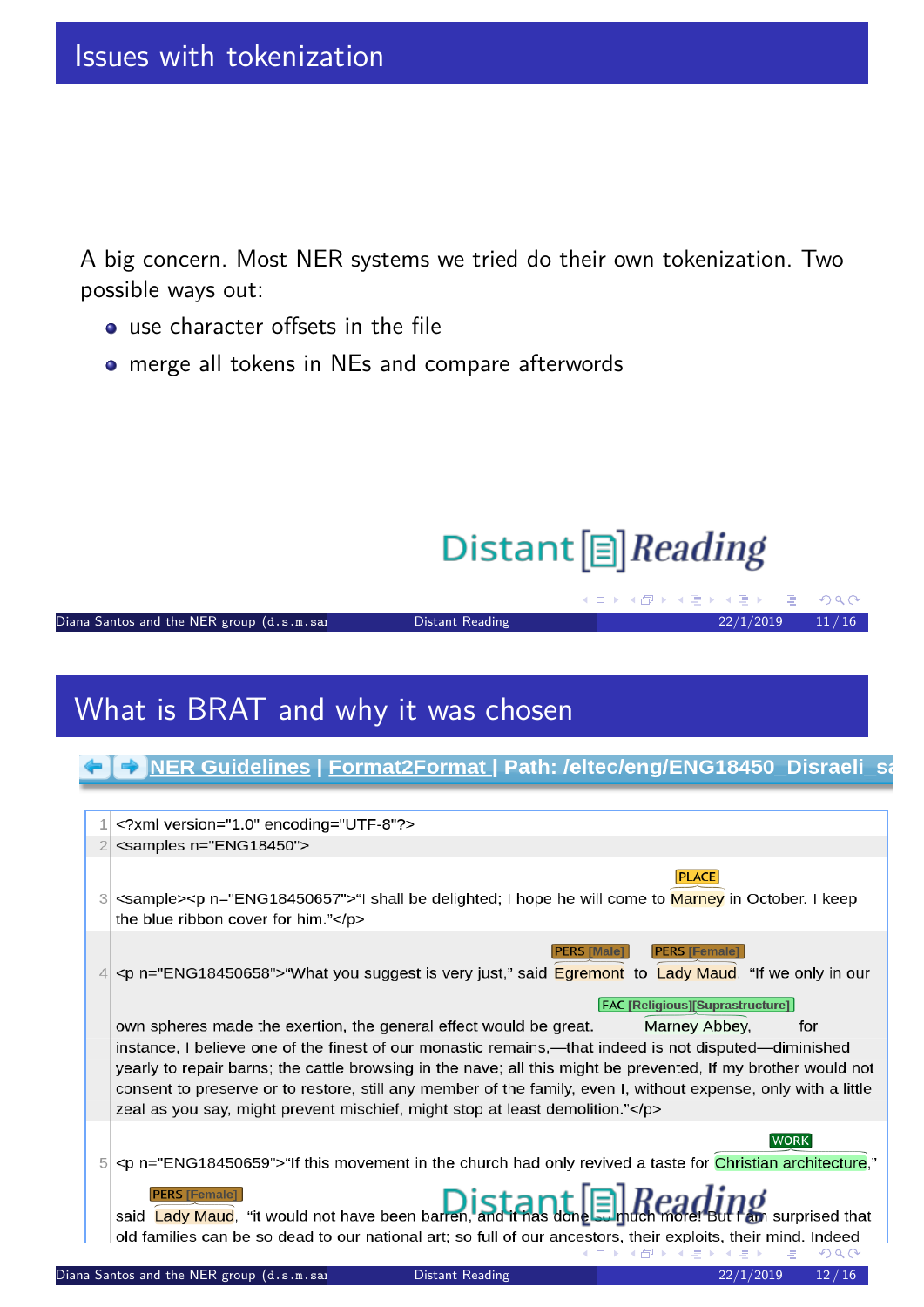#### hun/01708 sample.ann

A1 ROLE T1 Pr T2 PERS 225 2 A2 PERS REALI A3 PERS GENDE T3 ROLE 249 2 A4 ROLE T3 Pr T4 ROLE 338 3 A5 ROLE T4 No T5 ROLE 479 4 A6 ROLE T5 Pr T6 ROLE 536 5 orvosnövendék por/PT0011.eltec sample.ann

| ofession             | T2 PERS 274 292 Jorge Mendes Nobre              |
|----------------------|-------------------------------------------------|
| 29 Fadd i Santa Sala | T3 PERS 387 393 Cristo                          |
|                      | TY T2 Real        T4 PERS 495 507 Maria Isabel  |
|                      | R T2 Male         T5 PERS 1350 1361 George Sand |
|                      | 57 orvoshoz T6 PERS 1377 1388 George Sand       |
| ofession             | T7 WORK 1443 1448 Lélia                         |
| 42 urfi              | T8 WORK 1472 1485 Monte-Revêche                 |
| bility               | T9 PERS 1591 1598 Mussets                       |
| 84 orvos             | T10 PERS 1774 1779 César                        |
| ofession             | T11 PERS 1802 1806 Sand                         |
| 51                   | T12 PERS 2122 2126 Deus                         |
| et                   | Distant $\boxed{\triangleright}$ <i>Reading</i> |

Diana Santos and the NER group  $(d.s.m.sa$  Distant Reading 22000 22/1/2019 13/16

K ロ → K 伊 → K 로 → K 로 → C 로 → K Q Q Q →

### Examples of BRAT output converted to CoNLL format

```
<sample> O
<p n=PT0003611» O
- \OmegaÀ N
saúde O
do O
doutor B-Pers
Mem I-Pers
Bugalho I-Pers
. O
</p> O
```
### Distant<sup>[</sup>]*Reading*